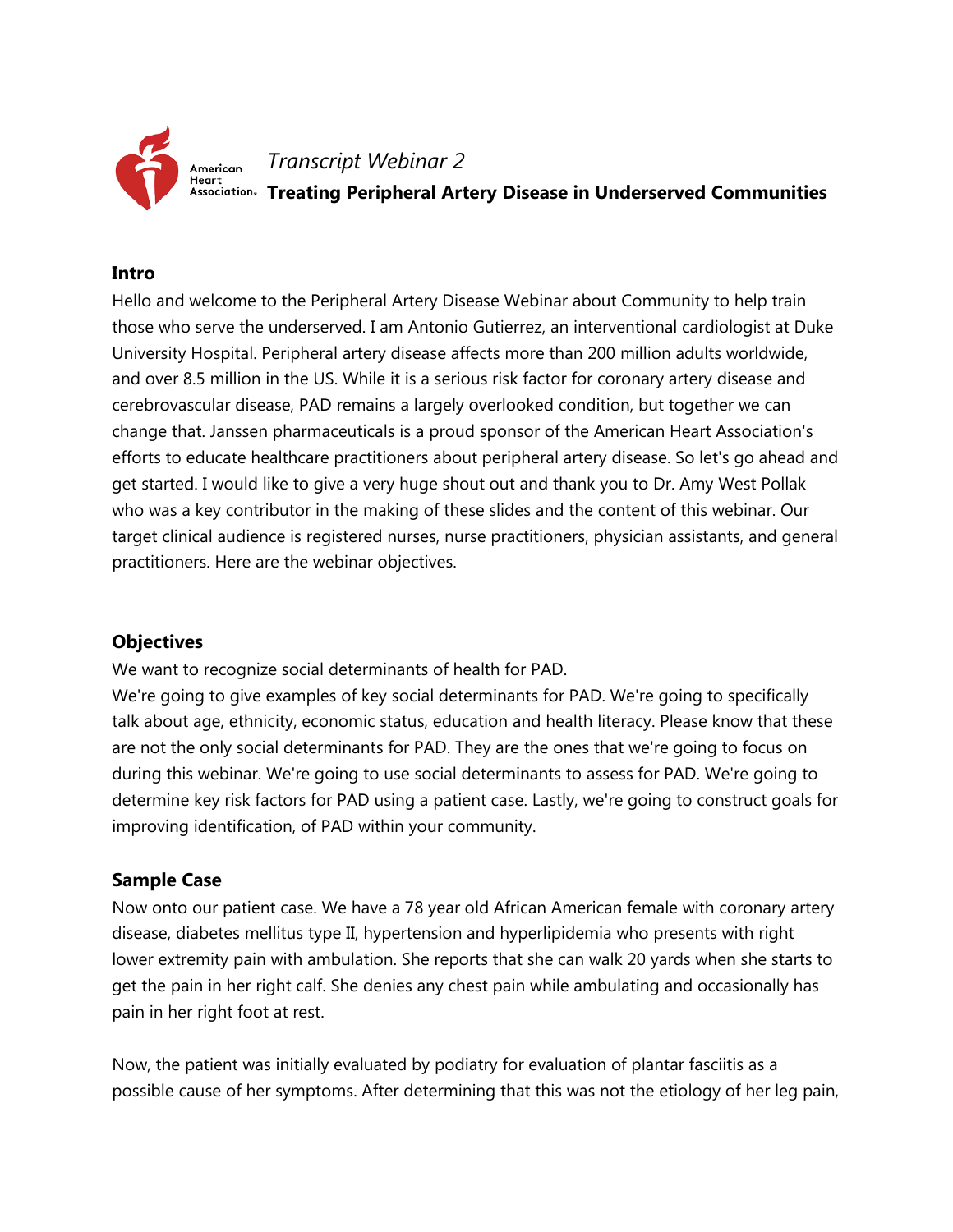she was then referred to orthopedic surgery for evaluation of sciatic nerve pain. After determining this was not the cause of her symptoms. She was directed to her primary care physician to evaluate for other causes of leg pain with ambulation. It wasn't until six months following her symptom onset, she was finally referred to us at vascular medicine. At home, the patient takes aspirin, clopidogrel, enalapril, atorvastatin and metformin. Her labs: her LDL is 1:30, HDL is 32, her hemoglobin A1C 7.5, and she has a normal serum creatinine. In regards to her family history, her father had coronary artery disease. Her mother had diabetes. She is widowed and unemployed. She's a former smoker and did not attend high school. As part of her initial workup, we went ahead and performed lower extremity brachial indices. Here's the initial data, and we will teach you what you need to know regarding this data and how to interpret it.

### **The Ankle-Brachial Index**

Now remember the diagnosis of PAD can be made with an ankle brachial index and you do this by taking the ankle systolic pressure at the highest one, per respective foot and dividing it by the brachial systolic pressure – the highest one of the upper two arms. Know that a normal ABI from 1.0 to 1.4, abnormal is 0.9 or less giving you a diagnosis of PAD. Borderline is 0.9 to 0.99 and an ABI of of 1.4 is indeterminate and is believed to be secondary to non-compressible vessels. This would be a good time to go ahead and start discussing the PAD risk in communities. It's important to note that the ascertainment of PAD really needs to be considered in the setting of the PAD critical burden within your local practice and community.

### **PAD and Social Determinants of Health**

Now this is where we get into the focus of our webinar in regards to social determinants of health and PAD.

### **Age and PAD**

The first social determinant or we're going to focus on is age.

We have a standardized annual prevalence of PAD on the y axis over a 10 year period from 2003 to 2012. We've divided our cohorts into two groups. In blue, we have those aged 65 to 74 and we have in red those greater than or equal to 75 years and which you can see for each year the prevalence of PAD and those greater than or equal to 75 is at least twice that of those 65 to 74 years. On this figure, we have data over 3.6 million patients ages 40 or older. This study cohort consists primarily a self referred individuals who pay for vascular screenings tests out of pocket. The screenings were performed in 2003 to 2008 over 20,000 US sites. On the y axis, again, we have our prevalence and on the x axis we have age in deciles from 40 increasing as it moves to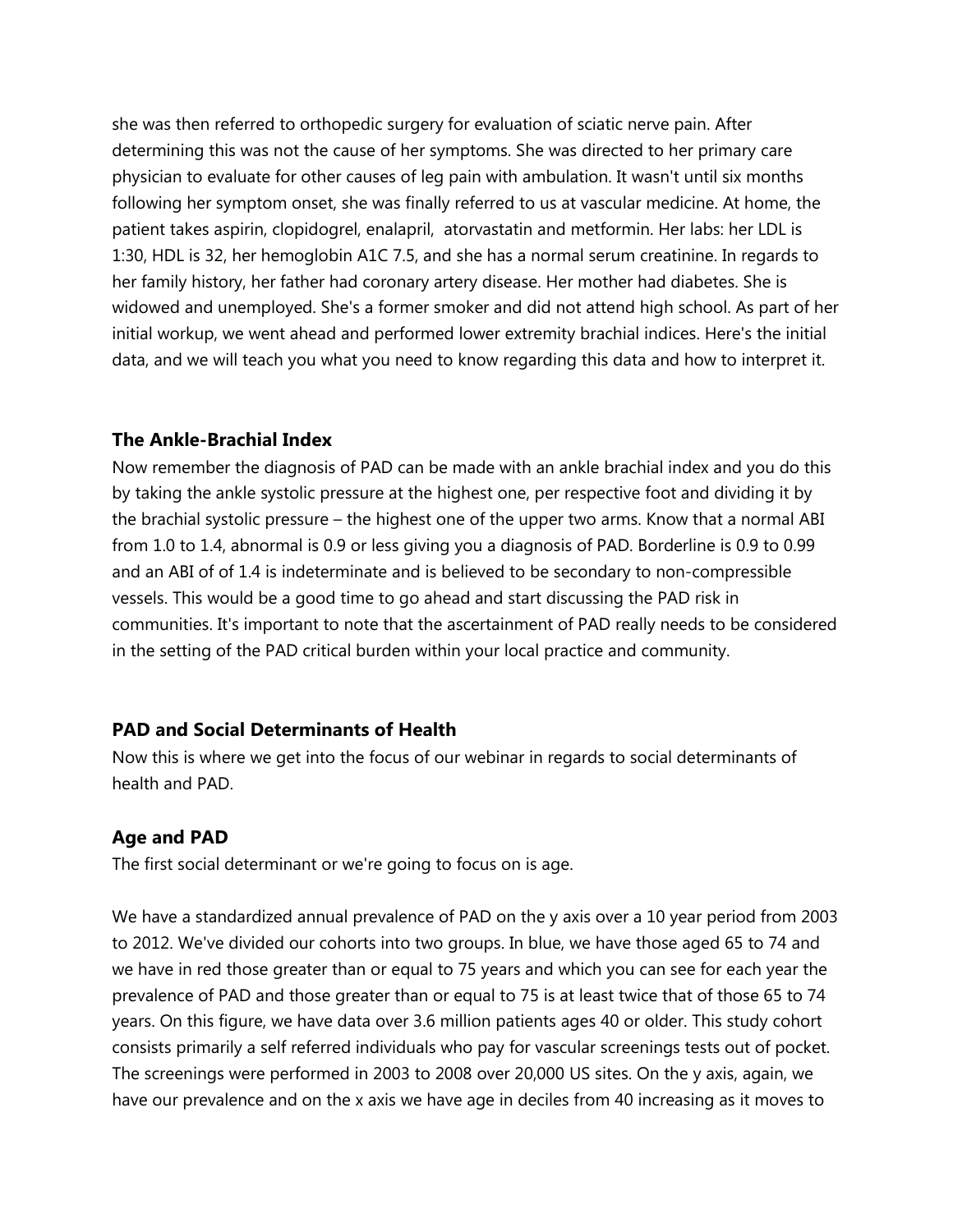the right. And what you can see is that there is an exponential increase in the prevalence of PAD with the older populations and you can see that it's around the age of 70, that really the prevalence of PAD begins to increase acutely. I use this in my clinic knowing that the older patient I see, I'll be thinking about back of my mind, "Oh, their symptoms very likely could be PAD."

### **Ethnicity and PAD**

Our next social determinant is ethnicity. Here we have data from the San Diego population study. It's a multiethnic population of employees at UCSD, about 2300 patients which you can see on the y axis is the prevalence of PAD on the left and on the x axis we have our ethnic groups of non-Hispanic whites, black, Hispanic, and Asian, in which you can clearly see that the prevalence of PAD was greatest among blacks. It's important to note that a multiple logistic regression analysis was used to adjust for differences in key baseline variables such as education and occupational status, diabetes, hypertension, medication use and BMI. And what you can see after adjustment, that the odds ratio for having PAD was significantly higher among black with a consistently significant odds ratio of 2.34. Now the San Diego study was a small population, so in this figure which you see is a Meta analysis that was recently published that includes studies reporting PAD prevalence in general or diabetic populations and compares PAD prevalence among ethnic groups.

On the y axis you have a prevalence again, and on our x axis we have our ethnic groups of whites, blacks, east, Asians, and South Asians, which you can see once again that blacks have the highest prevalence of PAD. So what you can see from our previous two slides is that we know that blacks have a high prevalence of PAD. Unfortunately, as a healthcare community, we have not done a very good job at improving these numbers. Here we have Medicare data from 2007 to 2011 identifying patients through ICD-9 codes who have PAD and diabetes. You can see that the years are depicted in the first row up top and you can see that the total number of patients versus each year's, it's anywhere from2.9 to 3.4 million patients, which you can see for nonblacks start off at 88.5 percent in 2007 and the prevalence decreases to 88 percent for blacks.

Unfortunately it starts off at 11.5 percent in 2007 and the number increases to 12 percent in 2011. Now you might not think .5 of a percent is not that much, but we're talking about 2.9 to 3.4 million patients so that .5 of a percentage point actually comes out to about 50,000 patients. So I know that when I see one of my patients who's African American, I try to do everything I can to make sure that their symptoms are not secondary to PAD. It's important to note that when you're seeing patients, despite their ethnic background, you need to take the area where you're seeing your patients in the United States into consideration. Here we have data from the healthcare cost and utilization project. It's a national inpatient database looking at patient visits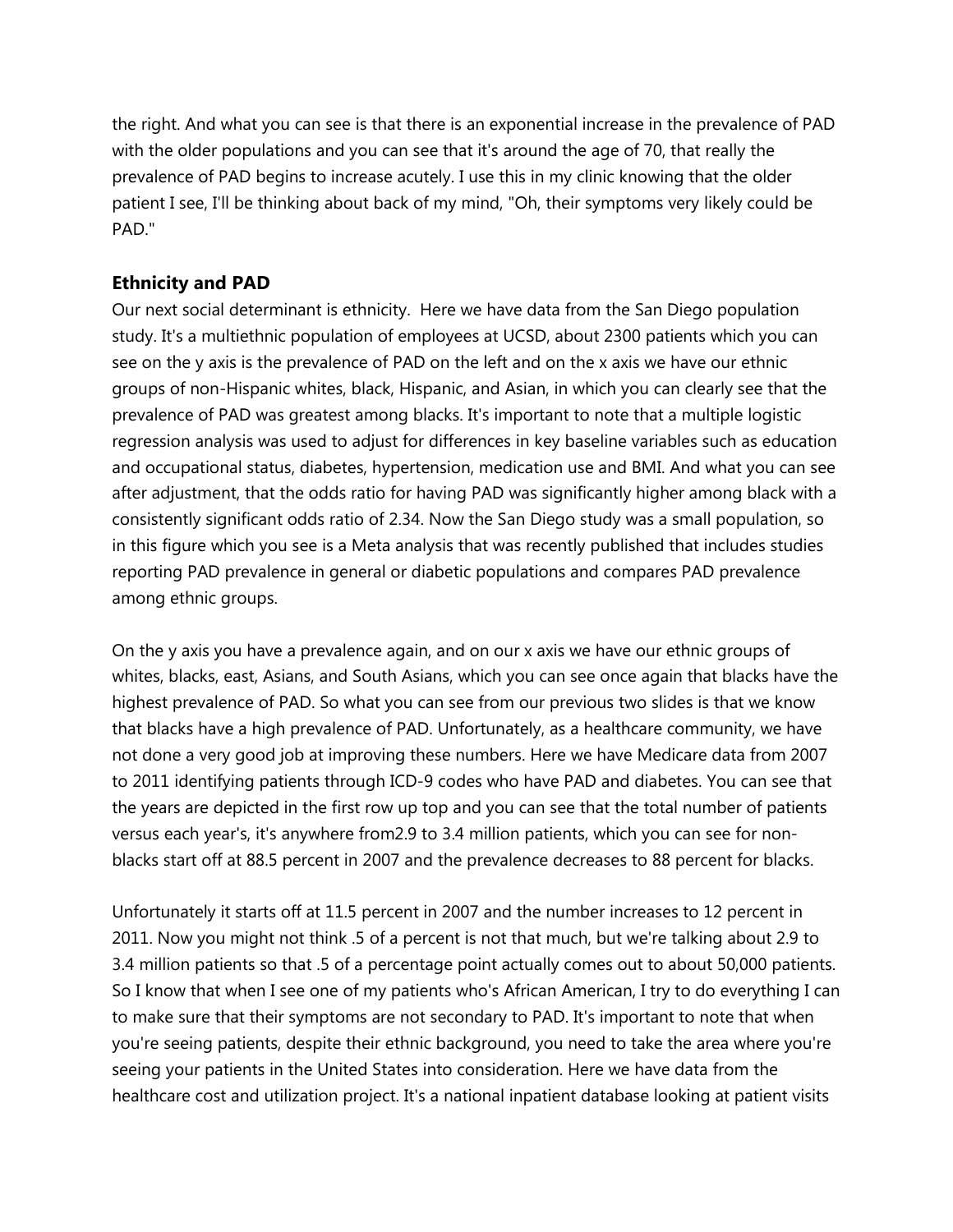from 2016 to 2013 and what you can see that if you're seeing patients in the southeastern United States, this is a good chance that that if they're having claudication, their symptoms may be secondary to PAD.

What you can see here is that the highest rates of PAD among African Americans are in the southern USA, and this is nicely depicted in this following heat map. Here this is data from Medicare files from 2007 to 2010 identifying patients with PAD and diabetes, using ICD-9 codes, which you can see that the darker colors depict leg amputation per 1000 Medicare beneficiaries, and the darker colors represent higher rates of amputation. I keep this in mind when I see my patients because as previously mentioned, you can see the southern United States is a hotbed for amputations among patients with PAD. Being located in North Carolina, I keep this in mind every time I see my patients and I'm considering PAD as a cause of their symptoms, which is why I want to get them treated as soon as possible. Now, it's important when it comes to ethnicity and PAD, that outcomes are affected by one's ethnic background.

Here we have data from Medicare files 2007 to 2010, which you can see on the y axis. We have amputation- free survival, the two figures depict amputations and re-interventions according to being black or non-black and what you can see that non blacks tend to have a better amputation-free survival following their initial procedures. Very similar slide here. We here are depicted our initial procedures of endovascular revascularization versus open revascularization. Again, on the y axis for the left figure, we have intervention free survival. On the x axis, we have a month after vascular procedure which you can see on the left figure that non-blacks again do better than blacks in regards to open revascularization and amputation free survival. In the figure on the right, you can see again, the nonblack tend to have a worse outcome. This next figure is very important.

The two key points here are first being that there is a 37 percent higher amputation risk among blacks compared to those who are whites.

### **Ethnicity, Income and PAD**

However, here in this figure using the national veterans affairs data warehouse, which you can see is that each ethnic group was subdivided by an income. That income cutoff was \$40,000 a year and what you can see that for blacks it did not matter if their income was less or greater than \$40,000 a year. They still have a higher risk compared to white. So now back to our next health determinant: economic status and PAD. Here we have data from the N-HANES which is a series of surveys conducted by the National Center for Health Statistics to Assess the Health and Nutritional status of the US population. In this figure, we have PAD prevalence on the y axis. We have it depicted according to the poverty income ratio.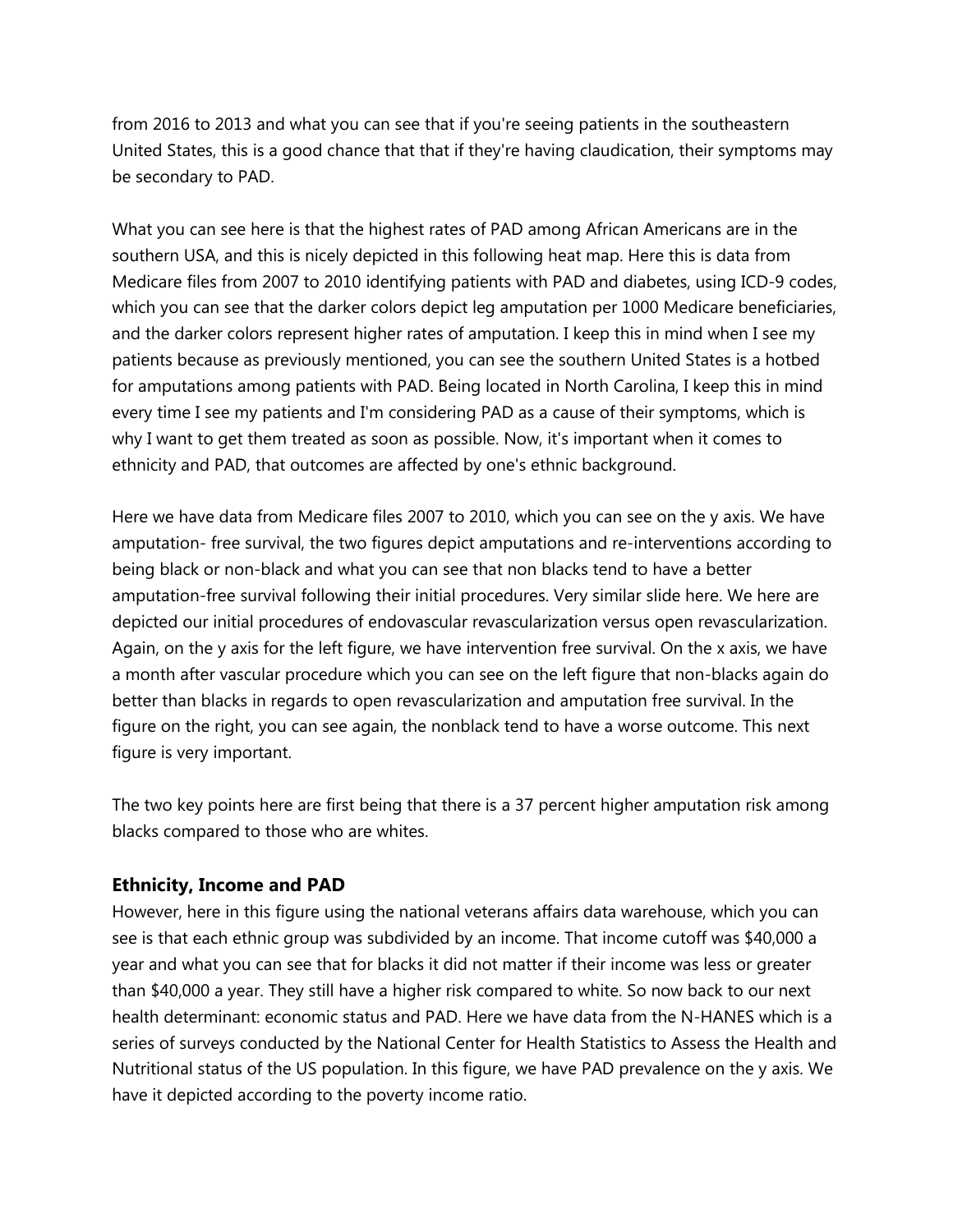Here a PIR ratio of less than one indicates a family income below the poverty threshold, and what you can see here is that for the three lowest groups, you have the highest prevalence of PAD. The risk of PAD actually the prevalence is at least two times higher than those with a PIR of 5.0. Here, we have data from the Atherosclerosis Risk In Community study here for survival free rate of PAD hospitalization has been categorized according to income. The incomes are in green greater than or equal to \$25,000 a year, in blue, \$12,000 to \$24,999 a year, and in red, less than \$12,000, which you can see again here is that those with the highest level of income are more likely to avoid a hospitalization secondary to PAD complications. In this slide, we discussed the social economic status, race and major amputation among claudicants. We're using the national veterans affair corporate data warehouse in 2003 to 2014.

Here, our cohorts are patients who are black or white, but they then further subdivided into their income of less than or equal to \$40,000 a year or greater than \$40,000 within each cohort is further subdivided according to key comorbidities of diabetes and chronic kidney disease or end stage renal disease in which you can see within each ethnic group whether or not you made less than or greater than \$40,000, put you at greater risk of amputations for the next three years. Please notice on the y axis that the amputation rates go from zero to six percent. We have a very similar slide here except this time we're looking at critical limb ischemia. What you can see here is when it comes to critical limb ischemia, again, within each group of black and white ethnic background, you can see that if you make less than \$40,000 a year, you have a higher risk of having an amputation within three years, and please notice that here the amputation rates go from zero to 35 percent. You can see that the rates are significantly higher for those who live with critical limb ischemia.

### **Education and PAD**

Our next determinant is education level. We're going to start off by going back with our N-HANES study participants were divided by the highest grade or level of education. It is divided into those who went to less than high school, some college or a college graduate level degree or higher, which you can see that the PAD prevalence is highest in those with less than a high school education. Here we go, back to the atherosclerosis risk in communities study, which you could see on the left. On the y axis, we have survival for you from PAD hospitalization. On the x axis, we have follow up in years, 0 to 25. The groups are divided into those who have greater than a high school education, high school or equivalent, or less than high school. You can see that those that did not achieve a high school education are more likely to be hospitalized or PAD complication.

### **Health Literacy and PAD**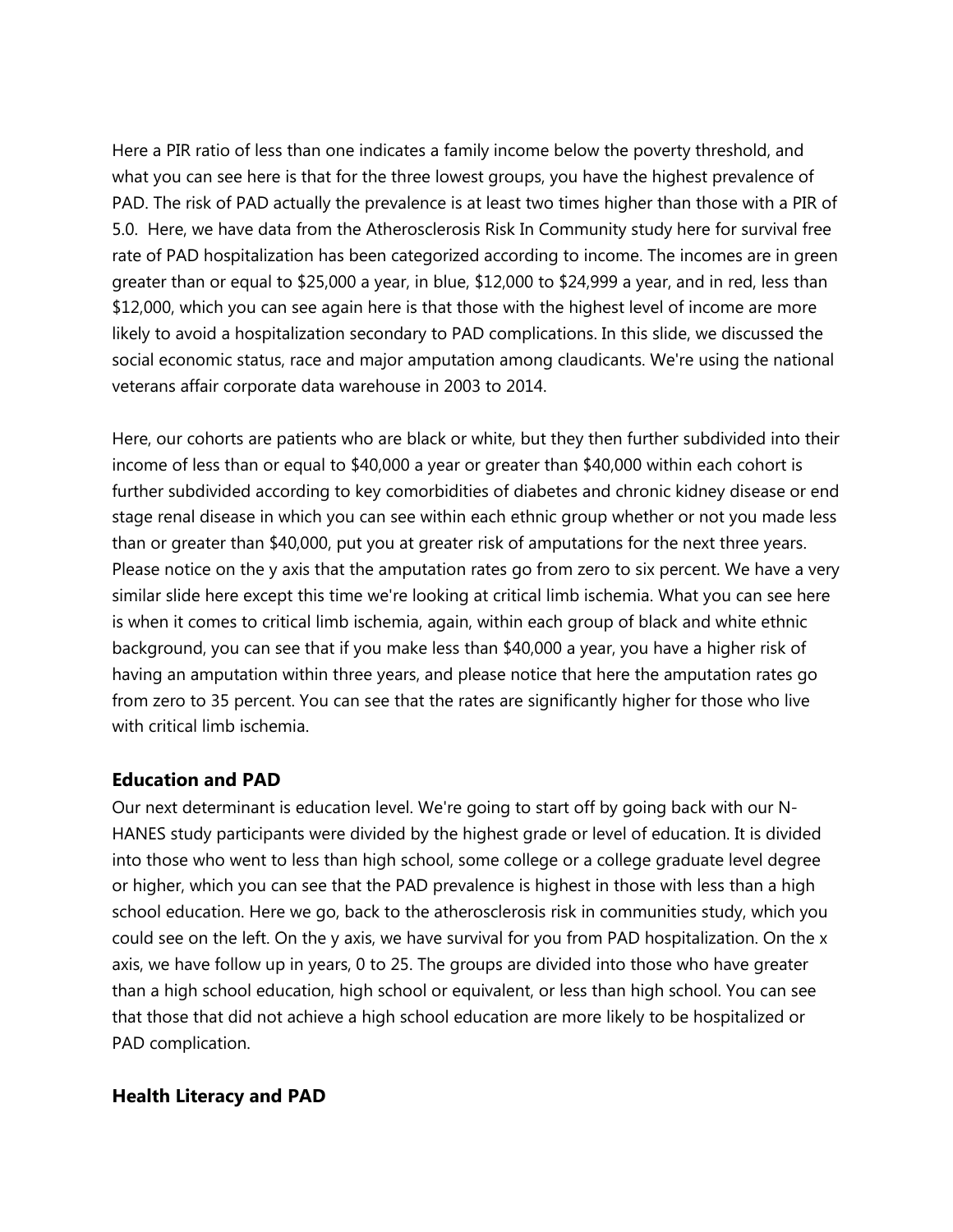This is a good time to segue into health literacy and PAD.

So what is health literacy? Health literacy is the degree to which individuals are able to access and process basic health information and services and thereby participate in health related decisions. So how is health literacy interacting with social determinants of health and outcomes? Well what you can see here in the figure to the left health literacy really interacts with all of the social determinants we've been talking about for the last few minutes. We have education, race, ethnicity, income, community, environment and English proficiency. So why is health literacy important when caring for patients with PAD? In general, patients are less familiar with PAD than heart disease or stroke.

Patients from different racial and ethnic backgrounds can be at higher risk of complications from PAD and are likely unaware of their increased risk. I know that many of my patients that I see in clinic who are African American or Hispanic have never even heard of PAD, much less the complications that are secondary to this disease. It's also important to know that low socio economic status impacts access to care and is also associated with a lower health literacy.

## **Strategies and Applications**

So here are some practical steps to help with health literacy for our PAD patients. First you want to raise awareness to educate your staff about health literacy. You also want to communicate clearly. You want to use plain language, clogged blood vessels in addition to peripheral artery disease. This is important, especially if you're seeing multiple ethnic groups in which English is not their first or primary language. It's also very important to use pictures or diagrams because often this helps with the understanding and communication.

You also want to use the teach-back method. You want to ask patients to explain what their understanding is of their treatment plan and what to watch out for.

# **Assessing PAD**

So now we're going to talk about assessing PAD. This all starts with the history and physical exam is important to note risk factors for assessing PAD are: age greater than or equal to 65, a history of diabetes, hyperlipidemia, or chronic kidney disease, atherosclerosis in another location, smoking and family history. So who's got risks? Well, those who are greater than or equal to 65 years. Those were 50 to 64 years plus risk factors for atherosclerosis or a family history of PAD, if you're less than 50 years with diabetes plus one additional risk factor for atherosclerosis in another location. Here, we talked about cerebral vascular disease, or carotid disease, or coronary artery disease. In regards to the physical exam, it's very important to make sure you assess all of the pulses of the patient in the lower extremities.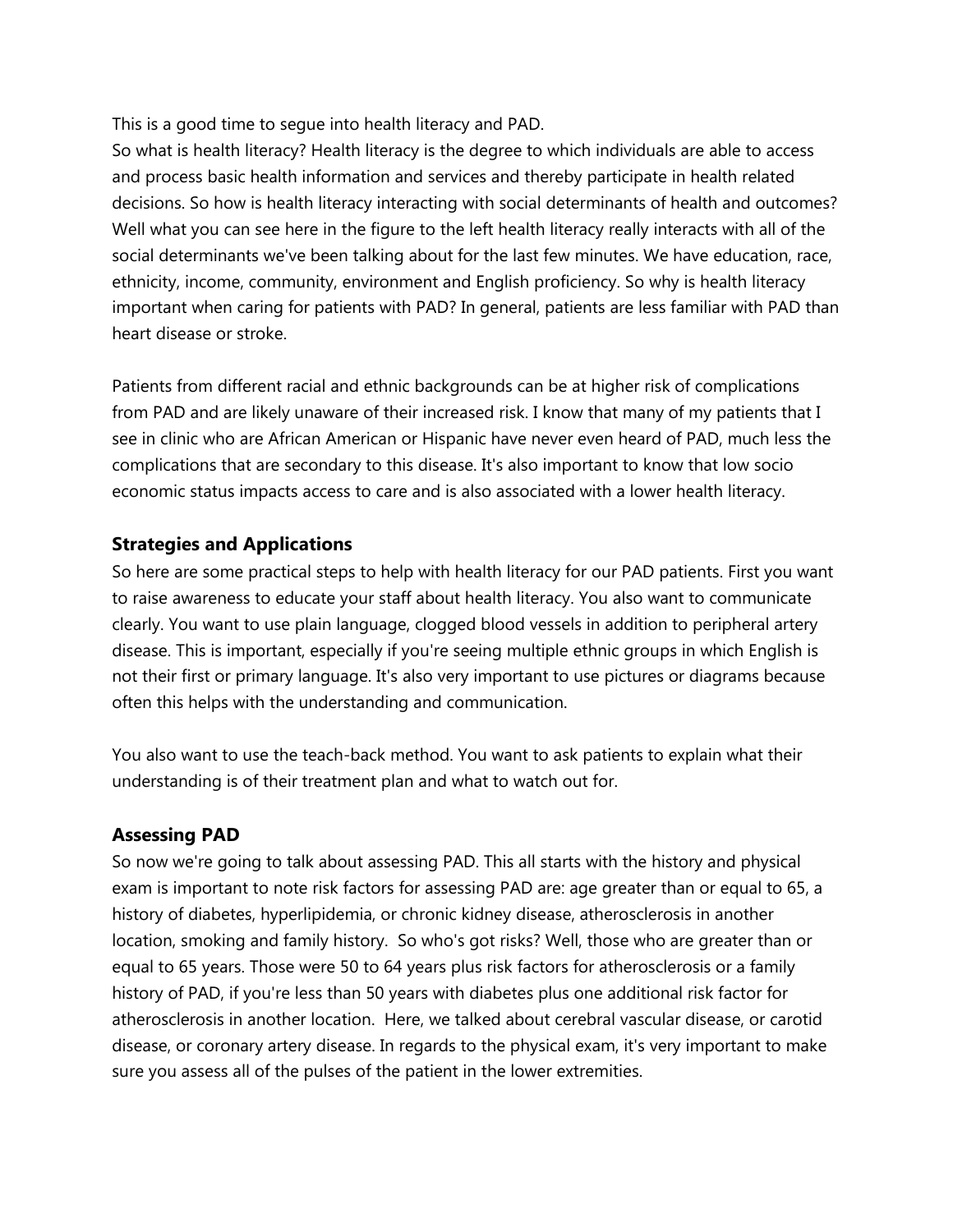You want to take a good listen and feel for the femoral pulses and here for bruits, you want to go ahead and measure the popliteal pulses. These other pulses behind the pedal pulses, the posterior tibial pulses, Dorsalis Pedis, and you also always want to inspect the feet for wounds. So please take off your patients' socks. Now back to our case. If you recall, we have an elderly woman who has come in with symptoms of claudication and ischemic pain at rest. On physical exam findings, remember, we took off her socks. We can feel that they have abnormal pedal pulses if you recall the pedal pulses were zero on the right foot and one for the Dorsalis Pedis and posterior tibial on the left foot. Now the grading system for pulses zero is absent, one is diminished, two is normal and three is bounding. Now the ankle brachial index. In order to perform this measurement, you want to lay your patients flat for at least five minutes. The brachial ankle systolic pressures are taken with a doppler device. We will use the highest brachial pressure as a denominator for both legs. The ankle brachial pressure is used as the numerator for the corresponding leg. The ABI will be your ankle systolic pressure over your brachial systolic pressure. Now, back to our patient case. Now, if you look at the brachial pressures, the highest was in the right, so this is a number we'll use in the denominator. We will start off with the right since that is where the patient is symptomatic and the highest of the two ankle pressures is the Dorsalis Pedis at 77 giving us an ABI of .59 on the left. The highest pressure reading of the two ankle readings is 126 of the Dorsalis Pedis and again we'll divide that by the highest of the two upper arm pressures, which is the right on 30. Giving us an ABI of .97. Our doppler signals are consistent with our ABIs on the right monophasic where we had an ABI of .59 on the left we had bi-phasic in the PT and triphasic in the dorsalis pedis.

So based on our ABI, this patient has a diagnosis of peripheral artery disease. However, if you were keeping in mind all our social determinants of health throughout the history and exam and the patient's background, you can start to get a sense and your index of suspicion for PAD should have been very high even before we performed our ABI. As previously discussed, we have an ABI of less than .9, so this is abnormal and give us a diagnosis, a PAD borderline is anything, any reading between .91 and .99. Normal is 1.0 to 1.4. If you get a reading of 1.4, this is indeterminate and it's usually caused by non compressible vessels that are heavily calcified, so our take home points for our Webinar, recognizing social determinants of health for PAD. We highlighted a few: age ethnicity, economic status, education and health literacy.

#### **Summary**

Know that these are just key determinants, but there are many out there and you want to use these social determinants to assess for PAD. Please don't forget other key risk factors for PAD such as cigarette smoking, high blood pressure, high cholesterol, and hopefully you can always come back to our webinar and use our guidelines on how to do the ankle brachial index. It's a very simple procedure that you can do in clinic right there and it'll give you a diagnosis of PAD